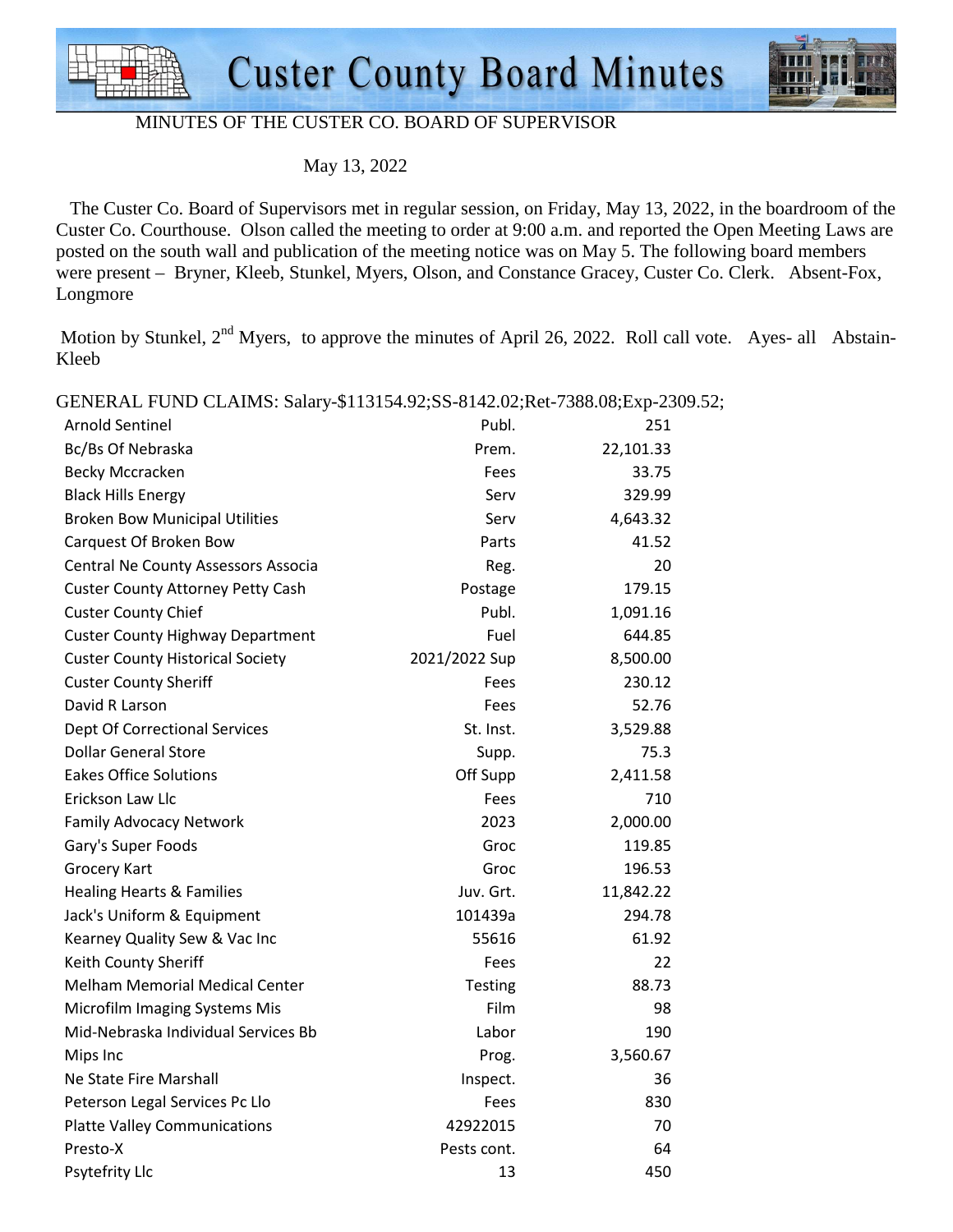## **Custer County Board Minutes**



| Sikyta Law Office Llc        | Fees   | 200      |  |
|------------------------------|--------|----------|--|
| <b>Syndicate Publishing</b>  | Publ.  | 323.09   |  |
| <b>Trotter Service</b>       | Fuel   | 930.3    |  |
| Us Postal Service            | Pstge  | 2,000.00 |  |
| <b>Valley County Sheriff</b> | Fees   | 139.32   |  |
| <b>Village Uniform</b>       | 544627 | 23.08    |  |
|                              |        |          |  |

Motion by Myers,  $2^{nd}$  Stunkel, to approve the General Fund claims. Roll call vote. Ayes-all

## ROAD FUND CLAIMS: Salary-\$74020.67;SS-5489.57;Ret-4568.01;

| <b>Akrs Equipment</b>                 | 3092865        | 1,387.64   |
|---------------------------------------|----------------|------------|
| Arrow Seed Company                    | Seeding        | 762.1      |
| Bc/Bs Of Nebraska                     | Prem.          | 16,151.37  |
| <b>Beaver Bearing</b>                 | Parts          | 59.46      |
| <b>Bk Commodities Inc</b>             | 165683         | 5,291.78   |
| <b>Bosselman Inc</b>                  | Fuel           | 34,257.11  |
| <b>Broken Bow Municipal Utilities</b> | Serv           | 856.02     |
| Callaway Light & Water                | Serv           | 97.51      |
| Carquest Of Broken Bow                | 240178         | 193.91     |
| <b>Contech Engineered Solution</b>    | 24796498       | 128,238.30 |
| <b>Cooperative Producers</b>          | 132220         | 4,806.40   |
| <b>Custer Public Power District</b>   | Serv           | 80.76      |
| <b>Eakes Office Solutions</b>         | Off Supp       | 124.17     |
| <b>Fastenal Company</b>               | 190501         | 71.63      |
| Garrett Tires, Treads & Appliances    | 70014094       | 7,344.60   |
| Gateway Motors Inc.                   | 126882         | 39.52      |
| <b>Great Plains Communications</b>    | Serv           | 149.28     |
| <b>Inland Truck Parts Company</b>     | Cm-085224      | 1.76       |
| <b>Kaco Supplies</b>                  | 6580           | 6,085.80   |
| Kully Pipe & Steel Supply Ince        | 770064         | 517.86     |
| <b>Lcl Truck Equipment</b>            | 1003379        | 313.22     |
| <b>Martin Marietta</b>                | Contr.         | 7,961.94   |
| <b>Mead Lumber</b>                    | Material       | 372.44     |
| <b>Medical Enterprises Inc</b>        | 174302         | 105        |
| <b>Melham Memorial Medical Center</b> | <b>Testing</b> | 59         |
| Michael Todd & Co                     | 205271         | 2,701.36   |
| Midstates Equipment & Supply          | 222264         | 35.18      |
| Miller & Associates                   | Contr.         | 880.85     |
| Mips Inc                              | Prog.          | 186.72     |
| <b>Mt Custer Truck Sales</b>          | 17828          | 89.95      |
| Nace                                  | 2022 Dues      | 160        |
| Nebraska Truck Center                 | 228191         | 350.24     |
| Nmc Exchange Llc Ne Machinery Co      | 82665          | 1,165.56   |
| O'brien's Hardware                    | Part           | 1.1        |
| Orscheln Farm And Home--Road          | 11377          | 29.87      |
| Paulsen, Inc                          | 193844         | 452.5      |
| <b>Sargent Municipal Utilities</b>    | Serv           | 118.6      |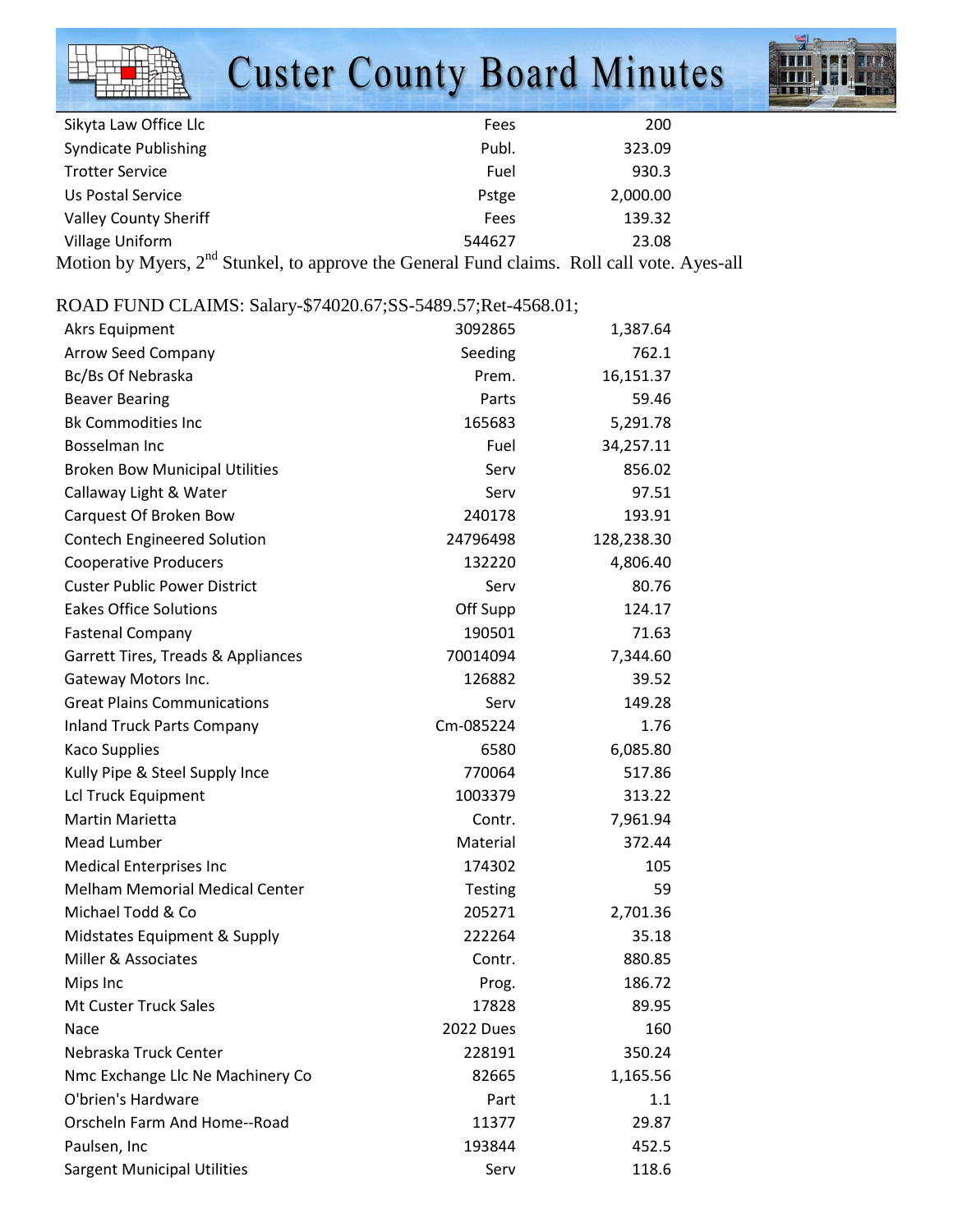|                                                                                                                                                                                                                                                                                          | <b>Custer County Board Minutes</b> |          |  |
|------------------------------------------------------------------------------------------------------------------------------------------------------------------------------------------------------------------------------------------------------------------------------------------|------------------------------------|----------|--|
| <b>Sargent Pipe Company</b>                                                                                                                                                                                                                                                              | 0060427-In                         | 300      |  |
| <b>School House Graphics</b>                                                                                                                                                                                                                                                             | Signs                              | 64.8     |  |
| <b>Trotter Service</b>                                                                                                                                                                                                                                                                   | 553617                             | 97.75    |  |
| Wenquist Inc.                                                                                                                                                                                                                                                                            | 318433                             | 766.23   |  |
| Motion by Olson, 2 <sup>nd</sup> Stunkel, to approve the Road Fund claims. Roll call vote. Ayes-all                                                                                                                                                                                      |                                    |          |  |
| COMMUNICATIONS FUND CLAIMS: Salary-\$9696.03;SS-723.09;Ret-654.49;                                                                                                                                                                                                                       |                                    |          |  |
| Bc/Bs Of Nebraska                                                                                                                                                                                                                                                                        | Prem.                              | 2,697.72 |  |
| <b>Custer Public Power District</b>                                                                                                                                                                                                                                                      | Serv                               | 536.9    |  |
| <b>Farmers Co-Operative Association</b>                                                                                                                                                                                                                                                  | 197051                             | 60       |  |
| <b>Great Plains Communications</b>                                                                                                                                                                                                                                                       | Serv                               | 901.92   |  |
| Ne Central Telephone Co                                                                                                                                                                                                                                                                  | Serv                               | 438.86   |  |
| Village Of Ansley                                                                                                                                                                                                                                                                        | Serv                               | 75.23    |  |
| Motion by Stunkel, 2 <sup>nd</sup> Bryner, to approve the Communications Fund claims. Roll call vote. Ayes-all                                                                                                                                                                           |                                    |          |  |
| DEEDS PRESERVATION and MODERNIZATON FUND CLAIMS: Salary-\$231.88;SS-17.74;                                                                                                                                                                                                               |                                    |          |  |
| Microfilm Imaging Systems Mis                                                                                                                                                                                                                                                            | Rent                               | 36       |  |
| Mips Inc                                                                                                                                                                                                                                                                                 | Prog.                              | 188.2    |  |
| Motion by Bryner, 2 <sup>nd</sup> Olson, to approve the Deeds P&M Fund claims. Roll call vote. Ayes-all                                                                                                                                                                                  |                                    |          |  |
| <b>SINKING FUND CLAIMS:</b>                                                                                                                                                                                                                                                              |                                    |          |  |
| Sandhills Custom Carpentry                                                                                                                                                                                                                                                               | 1584                               | 3,398.86 |  |
| Motion by Bryner, 2 <sup>nd</sup> Olson, to approve the Sinking Fund claims. Roll call vote. Ayes-all                                                                                                                                                                                    |                                    |          |  |
| REPURPOSED HOUSING FUND CLAIMS:                                                                                                                                                                                                                                                          |                                    |          |  |
| Cds Inspections & Beyond, Inc                                                                                                                                                                                                                                                            | Admin 43                           | 119.28   |  |
| <b>Chris Jones Construction</b>                                                                                                                                                                                                                                                          | 1646                               | 993.97   |  |
| Motion by Bryner, 2 <sup>nd</sup> Olson, to approve the Repurposed Housing Fund claims. Roll call vote. Ayes-all                                                                                                                                                                         |                                    |          |  |
| FEDERAL DRUG FUND CLAIMS:                                                                                                                                                                                                                                                                |                                    |          |  |
| Dan Osmond                                                                                                                                                                                                                                                                               | <b>Cell Phones</b>                 | 257.58   |  |
| Motion by Bryner, 2 <sup>nd</sup> Olson, to approve the Federal Drug Fund claims. Roll call vote. Ayes-all                                                                                                                                                                               |                                    |          |  |
| <b>COVID RESCUE FUND CLAIMS:</b><br>Lutz                                                                                                                                                                                                                                                 | 303062                             | 115      |  |
| Motion by Bryner, 2 <sup>nd</sup> Stunkel, to approve the Covid Rescue Fund claims. Roll call vote. Ayes-all                                                                                                                                                                             |                                    |          |  |
| Motion by Myers, 2 <sup>nd</sup> Kleeb, to approve the April monthly fee reports for the Clerk, Reg of Deeds, Clerk Dist<br>Crt, Sheriff and Recycling. Roll call vote. Ayes-all                                                                                                         |                                    |          |  |
| Motion by Bryner, 2 <sup>nd</sup> Myers, to table the Zelle HR contract until the Co. Attorney review is complete. Roll<br>call vote. Ayes-all                                                                                                                                           |                                    |          |  |
| The BC/BS contract was reviewed for renewal. Motion by Myers, 2 <sup>nd</sup> Kleeb, to approve the BC/BS Subgroup<br>Application for 7-1-22 to 6-30-23, the deductible reimbursement amount will be reviewed and decided at the<br>next regular board meeting. Roll call vote. Ayes-all |                                    |          |  |